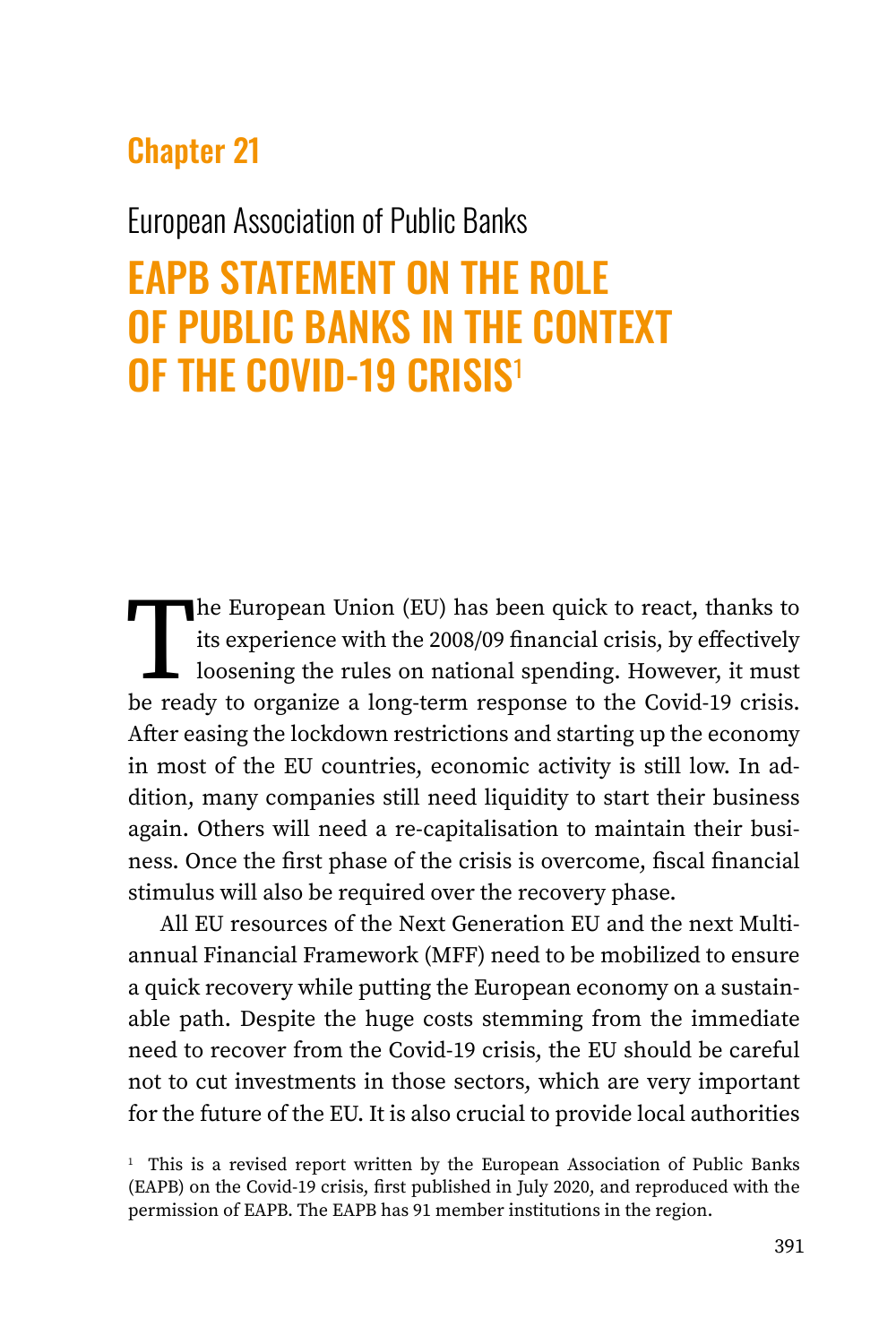and small- and medium-sized enterprises (SMEs) with the funding they need in a long-term perspective.

The network of European, national and regional promotional banks and municipal funding agencies has been an essential asset in dealing with the economic consequences of the Covid-19 pandemic. Because of the complexity of the situation and the different needs, National Promotional Banks (NPBs) are uniquely equipped to provide the necessary mix of financial products and associate the private sector. About €1 trillion of public support measures have been provided by public promotional banks.

The unprecedented challenges that the European economy is facing must be tackled with all available means and tools at our disposal, ranging from public grants, subsidized loans to guarantees, equity measures and moratoria on loans.

The European financial sector will emerge from the Covid-19 crisis with more non-performing loans and weaker capital and liquidity positions. Consequently, the normal regulatory framework should not be reintroduced without appropriate transition periods in order to allow banks that have taken advantage of the capital relief to support the real economy sufficient time to rebuild their capital.

## INTRODUCTION

The Covid-19 pandemic is a shock of unprecedented magnitude and uncertain duration. Many fear that the supply shock in a big part of the economy, coupled with a broader demand shock, could trigger a contractionary spiral. Financial relief to businesses is essential – both to allow them to cope during the period of lockdowns and social distancing, and to ensure that they recover afterwards.

This is why this emergency situation has called for unprecedented credit guarantees provided by governments to make sure banks keep lending. It is, however, clear that, due to the unusual nature of the shock, it will often irreparably damage small businesses and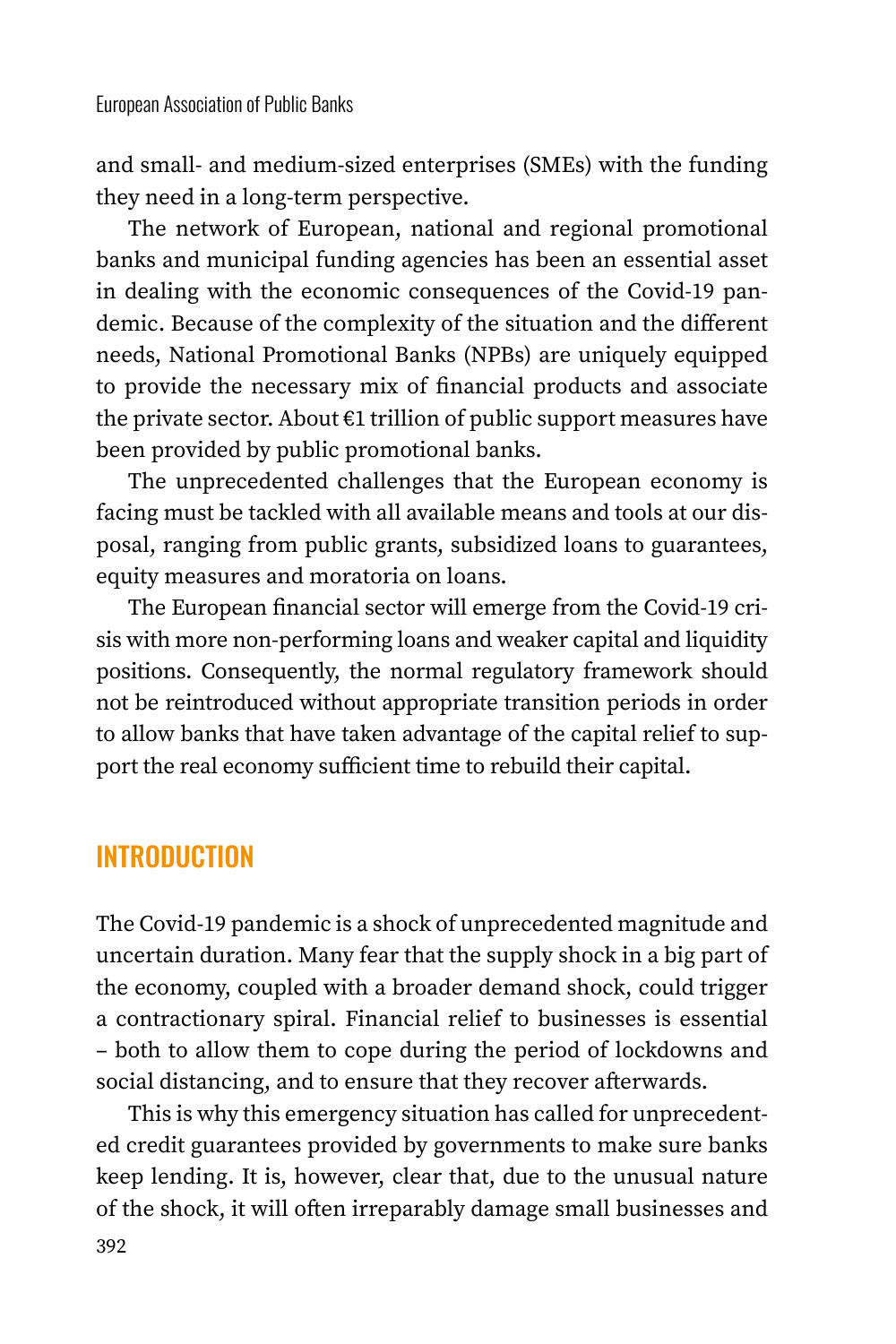other parts of the economy, e.g. the retail sector, cultural and creative industry, tourism and so on. Even subsidized loans may be too much of a future burden for small firms to maintain employment if they face the consequences that periods of (nearly) complete shutdown bring about. In these cases, equity or grants are also necessary, either to bridge the crisis or to restructure the company if it fails to limit social hardship through public aid.

### IMMEDIATE EU RESPONSE AND NPB COORDINATION

While the main financial power remains at the level of national governments, especially those of the largest Member States, it is important to recognize the speed with which the European Commission has reacted to mitigate the economic consequences, e.g. by quickly cutting down EU-level restrictions by activating the suspense clause of the Stability and Growth pact, by introducing a temporary state aid framework allowing for larger support of companies with Member State coffers, and by introducing temporary changes in regulation to promote incentives for credit expansion via the Capital Requirements Regulation (CRR) quick fix.

To be able to react with such speed, the EU has benefited from its experience with the 2008 response to the financial crisis. The second advantage compared to the 2008 financial crisis has been the well-established cooperation framework of European, national and regional promotional banks and funding agencies. Additionally, the Juncker Plan has been implemented to create growth and is to be followed by InvestEU, with a crucial participation of NPBs. All this has created synergies, joint procedures and (often digital) communication channels that can be used in the current crisis. Within days the EAPB organized multiple exchanges with all important actors and helped build and deploy the necessary instruments.

Building on past experience, the European Investment Bank (EIB) Group has quickly mobilized available European Fund for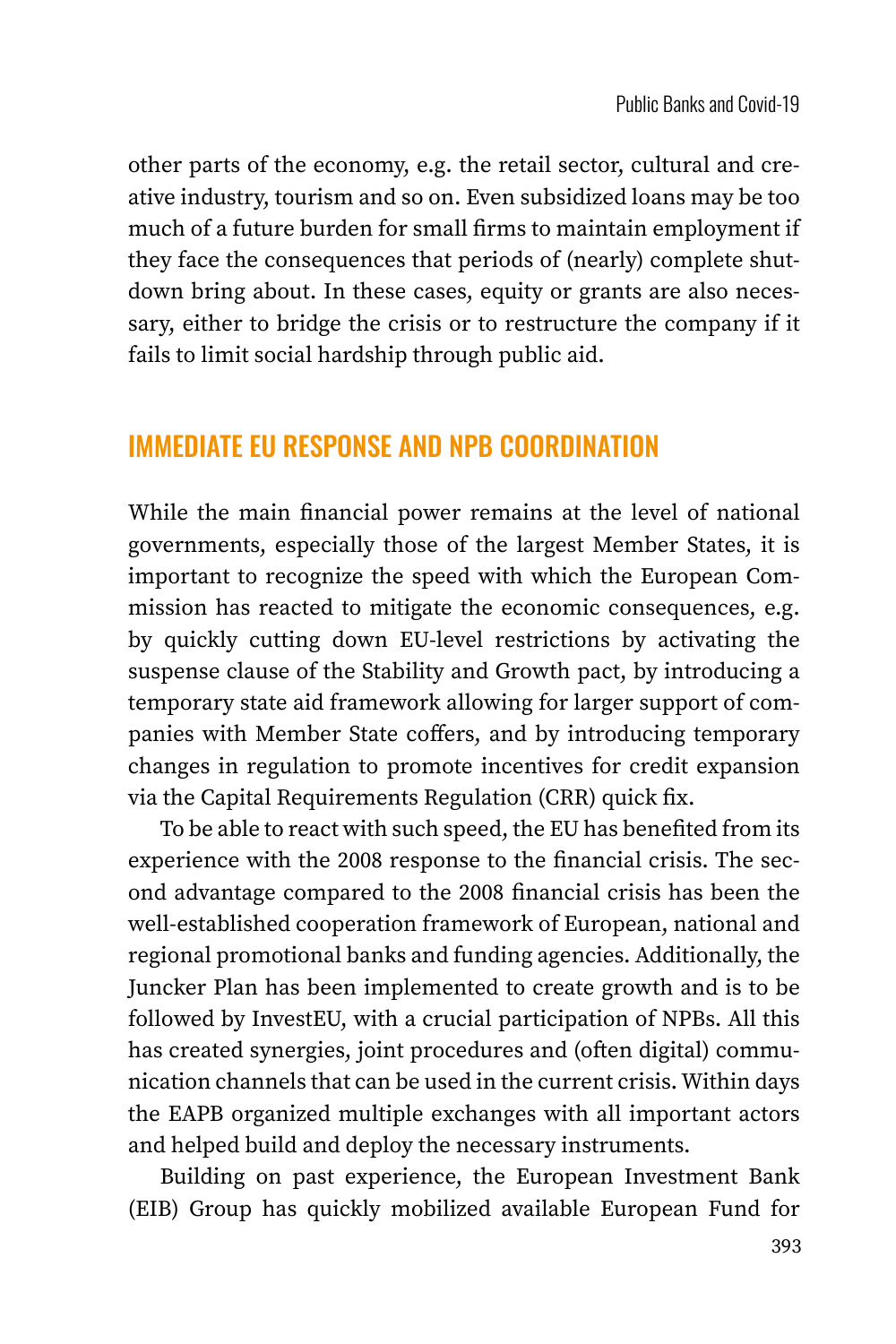Strategic Investments (EFSI) funding, to be deployed in close cooperation with NPBs. This was complemented by the re-direction of unused EU Structural Funds, taking up the advice of NPBs on how to cut administrative burden in record-speed legislative procedures, together with the European Parliament and Member States.

### ROLE OF PUBLIC BANKS IN THE COVID-19 CRISIS

Because of the complexity of the situation and different needs, NPBs are uniquely equipped to provide the necessary mix of financial products and assist the private sector. Benefiting from the quick adaptations of the EU, the national and regional promotional banks and funding agency members of the EAPB have taken measures in response to the Covid-19 crisis, fulfilling their role as counter-cyclical state instruments. Their high-level intervention capacities have been fully available to participate actively in Europe's economic recovery.

National governments and promotional banks, together with commercial banks, have worked hard within the joint on-lending system over the last months to ensure the supply of credit to the economy – from SMEs to large companies. All parties involved have also worked to ensure that self-employed persons would be able to benefit from aid. By considerably expanding certain well-established programmes and procedures, banks have rapidly made available support for the financing of enterprises in temporary difficulties.

Investments – and above all working capital – can now be financed by the intermediary banks in a speedy process, while promotional banks were able to lower interest rates significantly. We believe the schemes are fulfilling their counter-cyclical function. In many cases, promotional banks disbursed funding directly to beneficiaries. Many of our members have made use of the possibility of a 100% guarantee coverage for the immediate provision of working capital loans, in order to respond to the request by the intermediary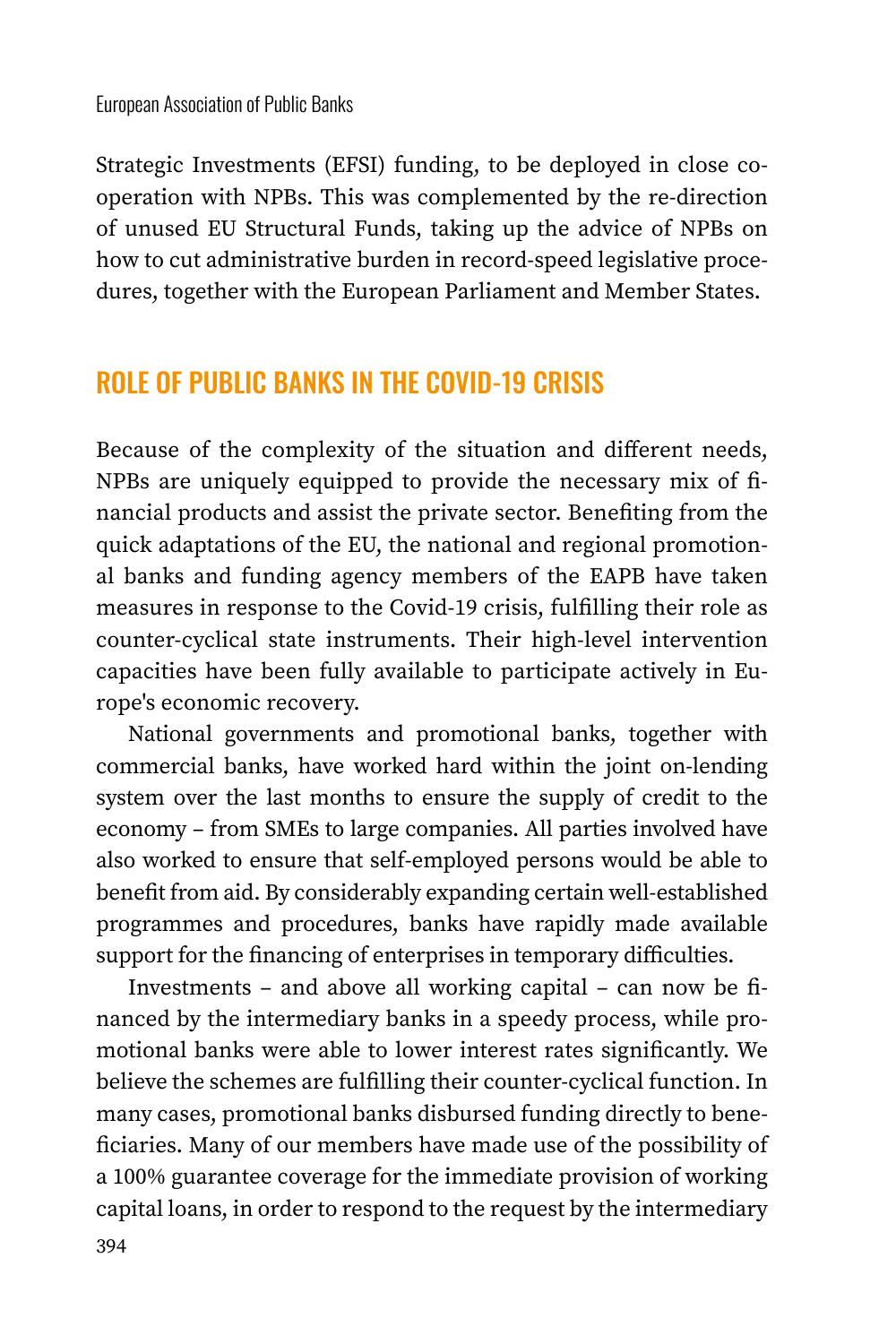banking sector to minimize its risk exposure. Almost €1 trillion has been made available to be distributed by NPBs (a total of about 3 trillion Euros of aid measures – all public support measures included – has been notified to the European Commission (EC) as of end July 2020). That is, about a third of total public support measures have been provided by public promotional banks (see Annex 1 for specific individual NPB schemes notified).

All public bank members, be they promotional or commercial, have moreover played an important role by putting in place key measures: maintaining physical access by keeping large number of branches open; enabling online requests for payments and interest deferrals; increasing account limits to maintain customers' solvency; and finally, providing enterprises with in-depth advice on liquidity, financial planning and subsidies.

### PHASE OF RECOVERY PRIORITIES – NEED FOR LONG-LASTING REGULATORY ADAPTATIONS AND TARGETED EU ACTION

Once the first phase of the crisis is overcome, financial stimulus will also be required over the recovery phase. After easing the lockdown restrictions and starting up the economy in most of the EU countries, the economic activity is still low. And many companies still need liquidity to start their business again. Others will need a re-capitalization to maintain their business. Therefore, the EU and Member States will need to continue to stimulate employment and economic activity, without aggravating health-related risks.

### **Priority 1: New MFF/Next Generation EU Recovery instrument: Need for strong funding mechanisms for companies and public sector investment for the sustainable and digital agenda**

EAPB members welcome the new EC proposal for the Multiannual Financial Framework (MFF) and the agreement of the European Council from 21 July 2020. The agreement by Heads of State on the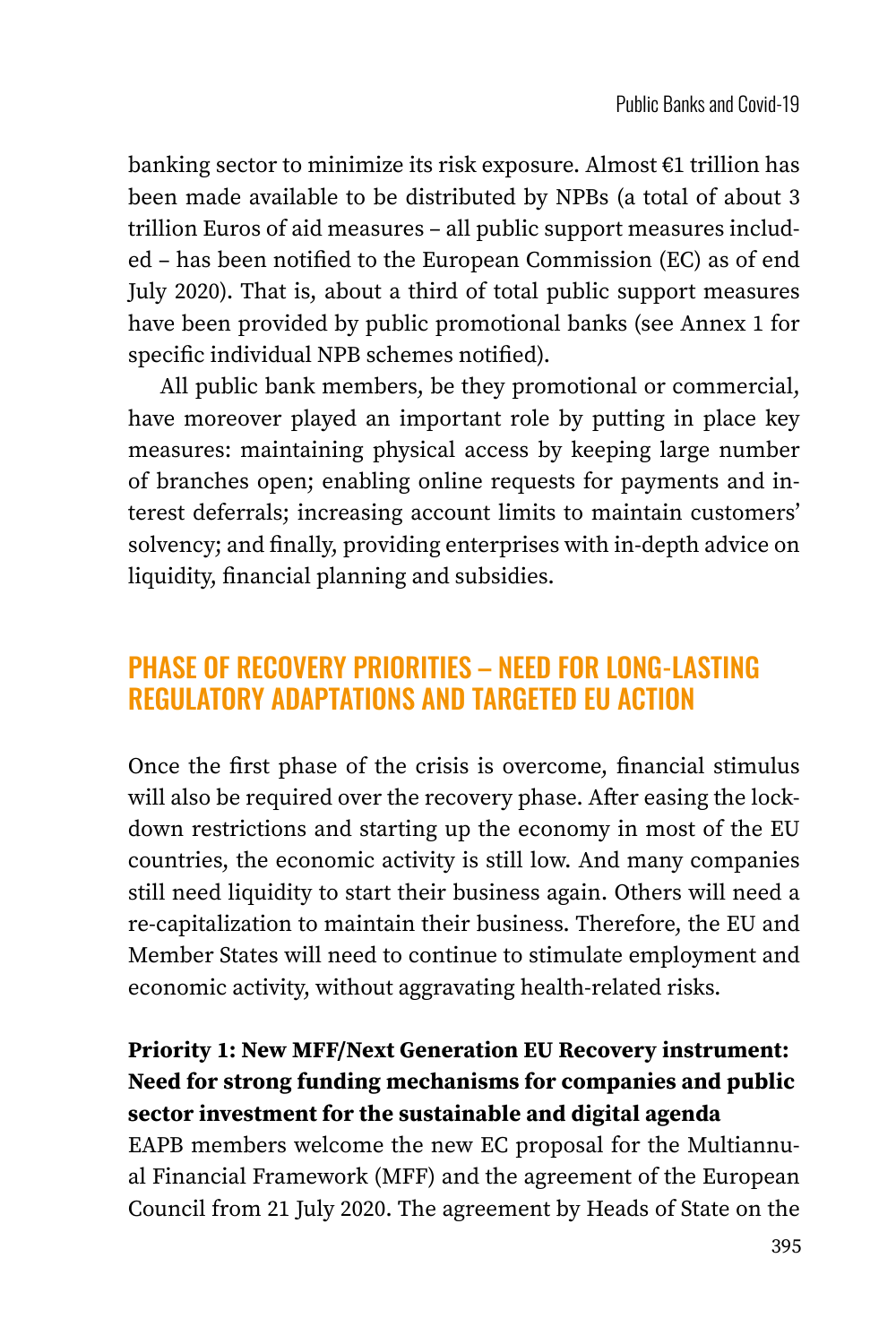creation of the Recovery Instrument, with a mix of loans and grants totalling €750 billion, is a historic move for the EU. However, despite the huge costs stemming from the immediate need to recover from the Covid-19 crisis, the EU should be careful not to cut investments in those sectors that are very important for the future of the EU. We advocate a rapid conclusion of the negotiations on the MFF, the rules concerning Structural Funds/Cohesion policy and on an ambitious InvestEU Programme. It is essential to provide both legal certainty and adequate funding for the 2021-2027 programming period – not only for promotional banks but also for the final beneficiary. Due to the lockdown restrictions, many projects are delayed or more support is needed.

In order to really be capable of supporting the recovery, the EU budget should be *made more investment oriented*. Now is the right time to do even more in the areas of, for example, infrastructure, energy, innovation and mobility. Promotional banks should be enabled to continue support programmes set up with the help of Structural Funds and EU guarantee facilities – under COSME, InnovFin and EFSI – also after 2020 in order to ensure continuity and reliability in support. The InvestEU financial products should offer adequate flexibility (for example, in terms of risk assumption or scope) and allow for combination with other funds. This will enable intermediaries to offer tailor-made solutions in line with different needs of final beneficiaries following the crisis.

The focus has been rightly put on SME financing (and in justified cases larger companies) as those were the first economic victims of the Covid-19 crisis. It was important for the EU to reallocate all available funding to short-term liquidity aid to European firms (e.g. working capital, credit lines). For the recovery fund now to be a success, *the access to liquidity for SMEs must be maintained and operationalized in an unbureaucratic and timely manner*, using proven cooperation partners and distribution networks. In this perspective, we have very much appreciated the intention to include national promotional banks in the envisaged pan-European guarantee fund operations. Any new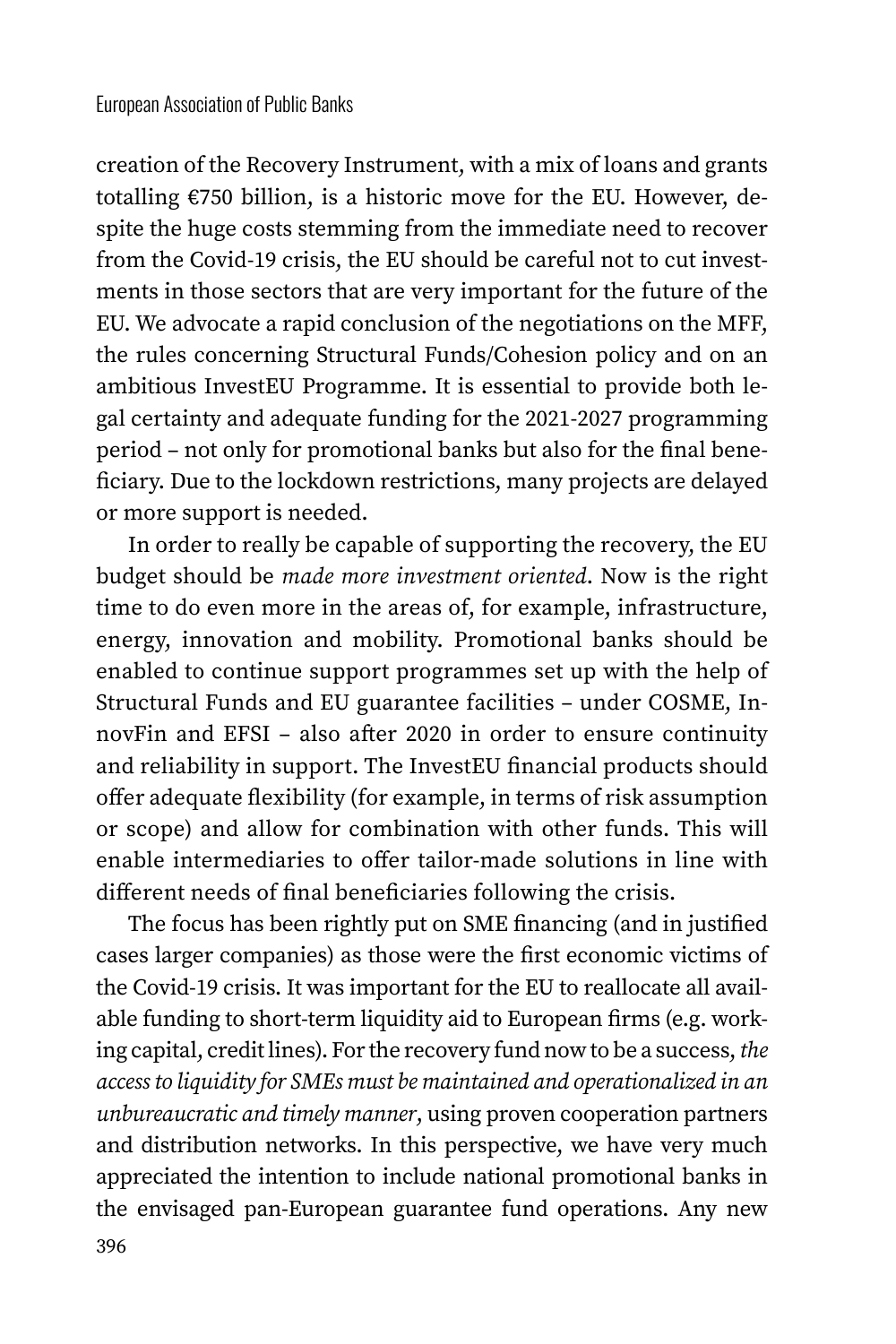funding *and EIB Group operations must be developed in close cooperation with the national and regional promotional banks and funding agencies* in the respective Member States in order to ensure the highest possible impact and additionality. Moreover, the new products should be complementary to existing ones and avoid the crowding-out of financial support programmes at national/regional level.

Also, while businesses, and in particular SMEs, have been a natural target for support measures during the first phase of the crisis, *the public sector* must be taken on board over the months to come in strategic recovery planning. In the medium to long term, keeping the public sector up to speed will be a crucial key to pushing the recovery forward. With the public sector going into a savings or even austerity mode, many of the positive dynamics may be lost. Therefore, finding the right balance between the private and public sectors in the allocation of resources will be a very delicate task. If we do not get this right, the recovery will suffer. We now hear from a number of municipalities and regions across Europe that they would be happy to execute and even reinforce existing investment plans. Investment needs are immense and diverse: immigration, demographic change, urbanization and the green transformation are just a few examples. We expect lending to municipalities and regions to continue to increase sharply over a number of years. However, if they were to get into financial difficulties – for example, if the national government does not compensate for Covid-19 related income losses (in particular due to the loss of business taxes) and added expenditures – the investment plans would quickly be delayed or even rendered unviable. This would in turn be very negative for the economy as a whole. Therefore, *quick compensatory injections into the budgets of municipalities and regions* are crucial at this point in time to ensure their continued investment capacity. Public banks and municipal funding agencies will play their role in this area as well.

The funding priorities mentioned above will also require further *adaptations to State aid regulations*. We welcome the EC initiatives to support equity measures in the temporary framework.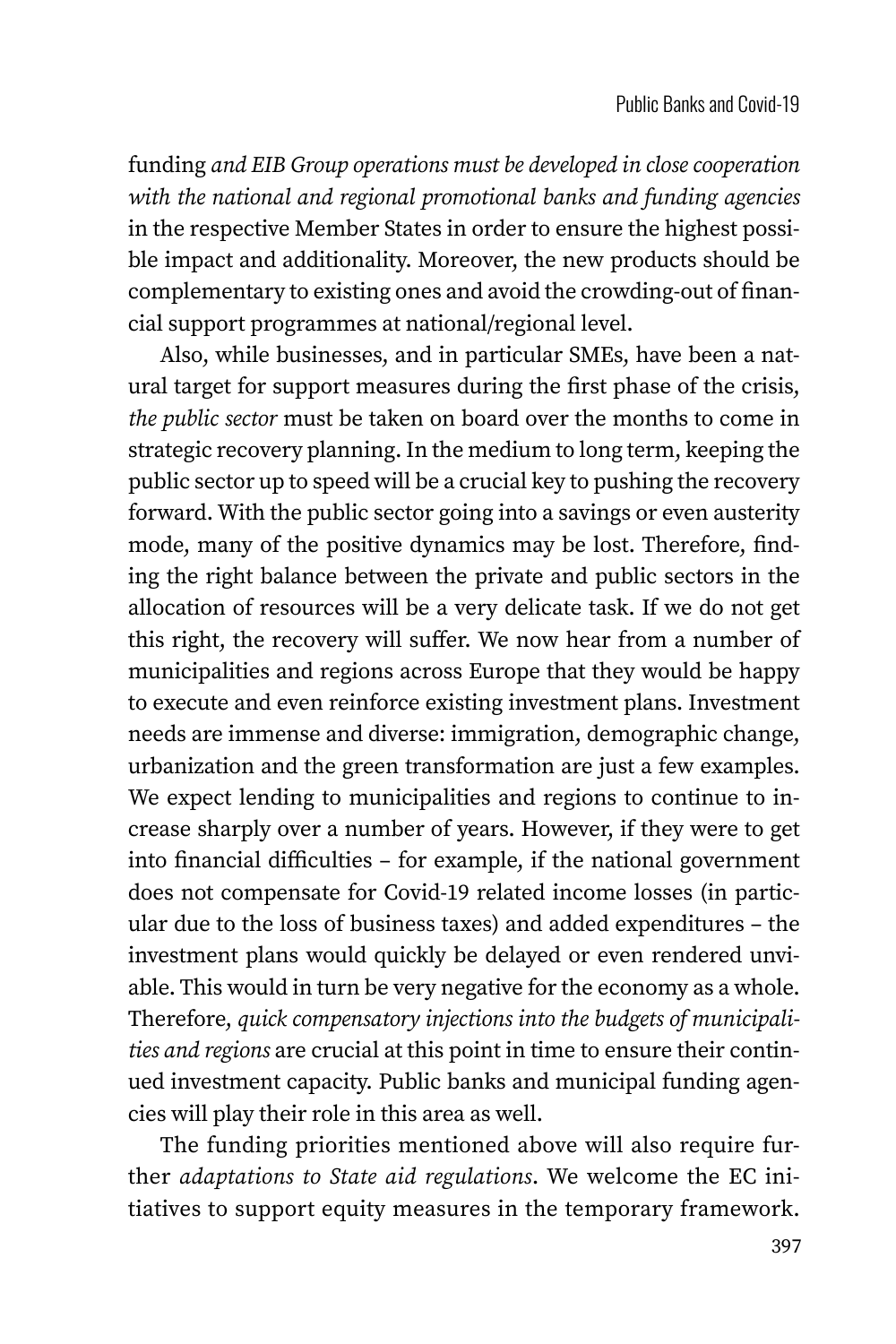#### European Association of Public Banks

Many of these measures would be beneficial as part of a permanent framework, such as the simplified rules for subordinated loans. State aid rules should also encourage the set-up and promotion of tele-medicine as part of services of general economic interest. As we fear that the aftermath of the pandemic will be perceptible for some time, it should be also examined whether the measures of the Temporary Framework could be extended beyond December 31, 2020.

### **Priority 2: Proportionality for public development credit institutions and promotional loans in regulation**

We highlight the importance of considering possible exit scenarios for all the relief measures. Banks will emerge from the Covid-19 crisis with more non-performing loans and weaker capital and liquidity positions. Consequently, the normal regulatory framework should not be reintroduced without appropriate transition periods in order to allow banks that have taken advantage of the capital relief to support the real economy sufficient time to rebuild their capital. This is particularly salient for public banks, since they cannot simply turn to the capital markets to raise capital but can only raise capital through retained earnings.

Furthermore, it will be important to strengthen proportionality for those promotional banks and municipal funding agencies, which are under European Central Bank (ECB) supervision and/or those directly and indirectly subject to EU regulation moving forward. Last, but not least, future regulatory projects should also be reviewed as a matter of principle and accompanied by thorough, up-to-date impact analyses that adequately balance the benefits and costs of these projects. We would like to share our thoughts and further details on necessary quick fixes and future Capital Requirements Regulation (CRR) and other regulatory changes, i.e. beyond the current 'quick fix' that could mitigate the impact of the current Covid-19 pandemic. For this purpose, please see Annex 2 for a list of measures that would be crucial in our view.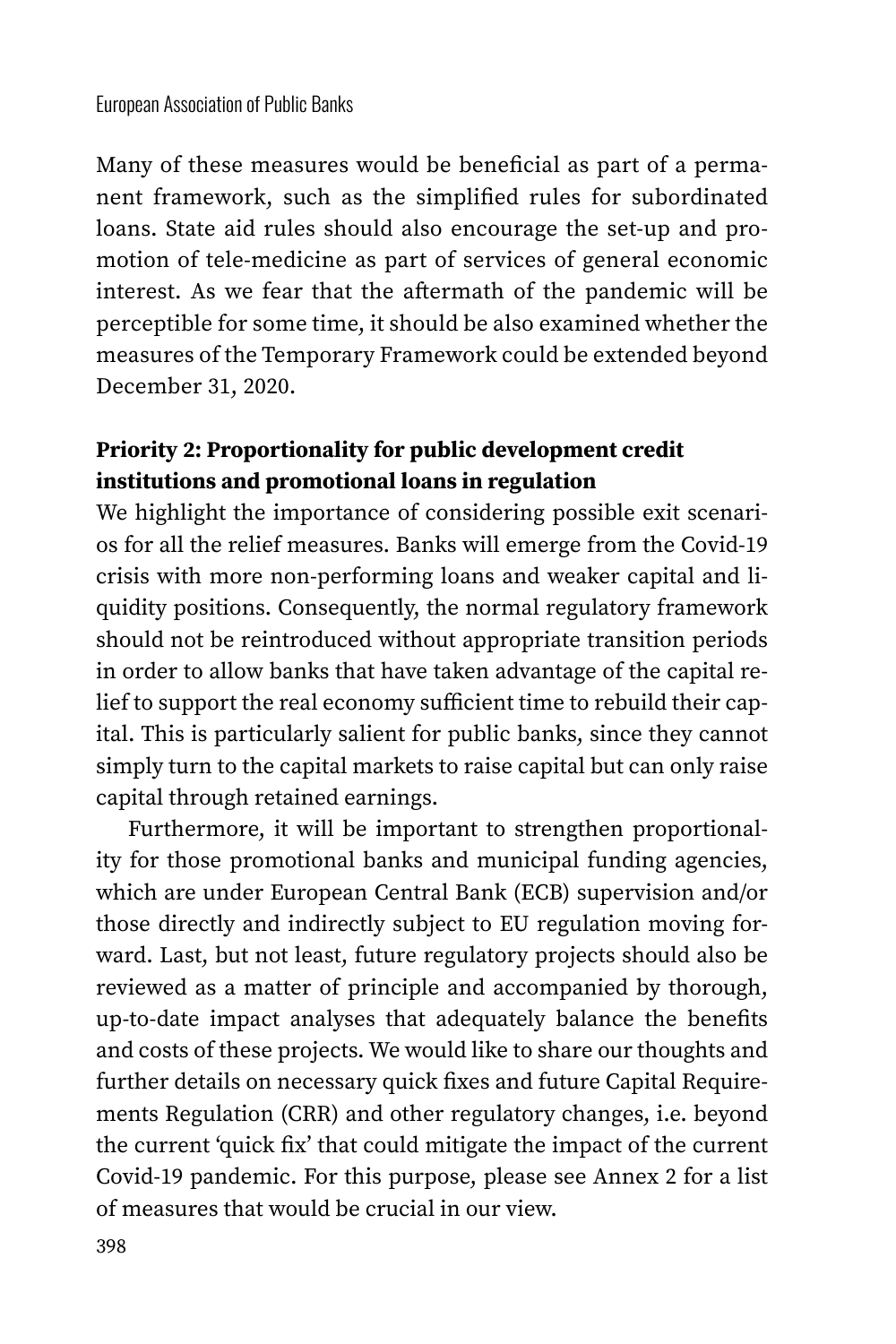#### **Priority 3: Sustainable finance**

A third key priority of the financial services agenda for our members is sustainable finance. As 80% of EAPB members provide funding to green projects, and many are leading issuers of green and sustainable bonds, the further progress of EU activities in this area, with the action plan on sustainable finance at the core, will be of great importance for us. Moreover, the challenge Covid-19 represents to our healthcare and social systems must be approached as the right opportunity to boost the social component of sustainable finance and concentrate on developing the concept of social bonds. Once again, some EAPB members already have solid experience as social bond issuers and stand ready to share their experience.

#### **Priority 4: An actively engaged European Central Bank**

The role of the European Central Bank (ECB), already determinant during the 2008 crisis, has been of fundamental importance in the Covid-19 crisis. What types of assets central banks can/will buy within quantitative easing programmes can rather substantially alter the dynamics of key parts of the credit market – not least when it comes to the issuing of actors of, or linked to, the public sector. In this context, we look forward to continuing our excellent dialogue with the *ECB*, both on supervisory but also monetary policy issues.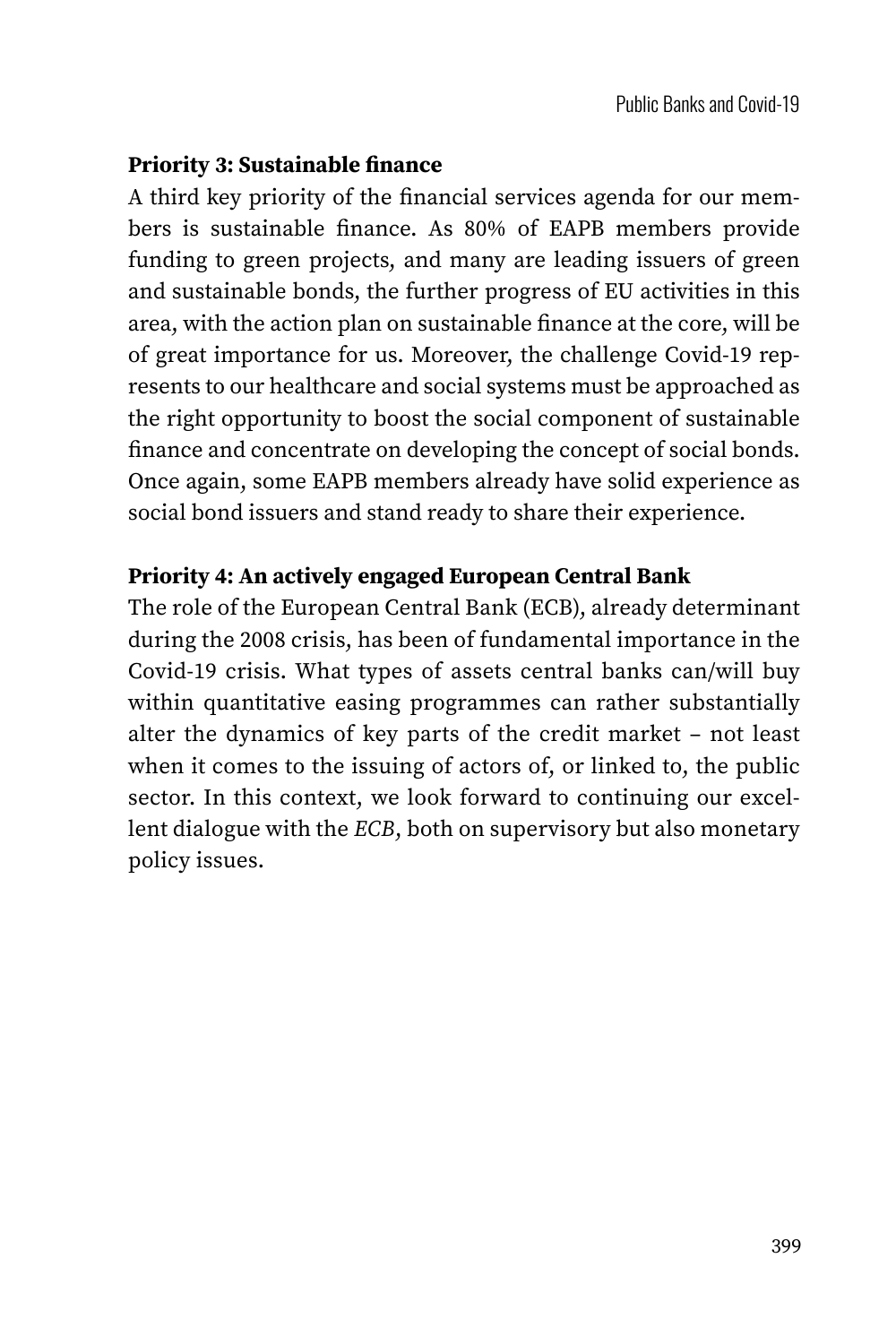### ANNEX 1: NPB COVID-19 MEASURES NOTIFIED AND PUBLISHED (STATUS JULY 22, 2020)

| <b>National Promotional Bank (and policies)</b>                                                                                                                                                                                                                                                                                                       | Euros (bn)     | <b>Source</b> |
|-------------------------------------------------------------------------------------------------------------------------------------------------------------------------------------------------------------------------------------------------------------------------------------------------------------------------------------------------------|----------------|---------------|
| Altum SA.56722 Latvia, Covid-19: Loan guarantee<br>scheme and subsidized loan scheme                                                                                                                                                                                                                                                                  | 0.25           | EC            |
| BGK: SA.56876 Poland, Polish anti-crisis<br>measures - Covid-19 - guarantee scheme, Polish<br>Development fund (with BGK): repayable advances<br>for SMEs (SA.56996), large enterprise liquidity<br>loans (SA.57306) + damage compensation and<br>liquidity (SA.57054) + equity measures (SA.57055) +<br>interest rate subsidies (farmers) (SA.57568) | 44.14          | EC            |
| BPI France (Groupe CDC), SA.56709 -<br>Covid-19: Plan de sécurisation du financement<br>des entreprises, SA.56868: Garanties des<br>préfinancements des entreprises exportatrices, +<br>SA.57219 (cautions export)                                                                                                                                    | 311.1          | EC.           |
| Bulgarian Development Bank Guarantee scheme<br>(SA.56933)                                                                                                                                                                                                                                                                                             | 0.255          | EC            |
| CDP, Italy                                                                                                                                                                                                                                                                                                                                            | 10             | <b>IMF</b>    |
| <b>CMZRB, Czech Republic: loan guarantees</b><br>(SA.57195)                                                                                                                                                                                                                                                                                           | 5.5            | EC            |
| Finnvera, Finland, Scheme of state guarantees and<br>subsidized interest rates                                                                                                                                                                                                                                                                        | $\overline{2}$ | EC            |
| HBOR, Croatia: Loan scheme (SA.56957) +<br>support to the maritime, transport, transport<br>infrastructure, tourism, and related sector<br>(SA.5771)                                                                                                                                                                                                  | 1.08           | EC            |
| Hungarian Development Bank (SA.57121 +<br>$amendment$ ) + SA.57064                                                                                                                                                                                                                                                                                    | 0.9            | EC            |
| ICO: SA.56803 Spain, Covid-19 - Guarantee scheme<br>to companies and self-employed                                                                                                                                                                                                                                                                    | 20             | EC            |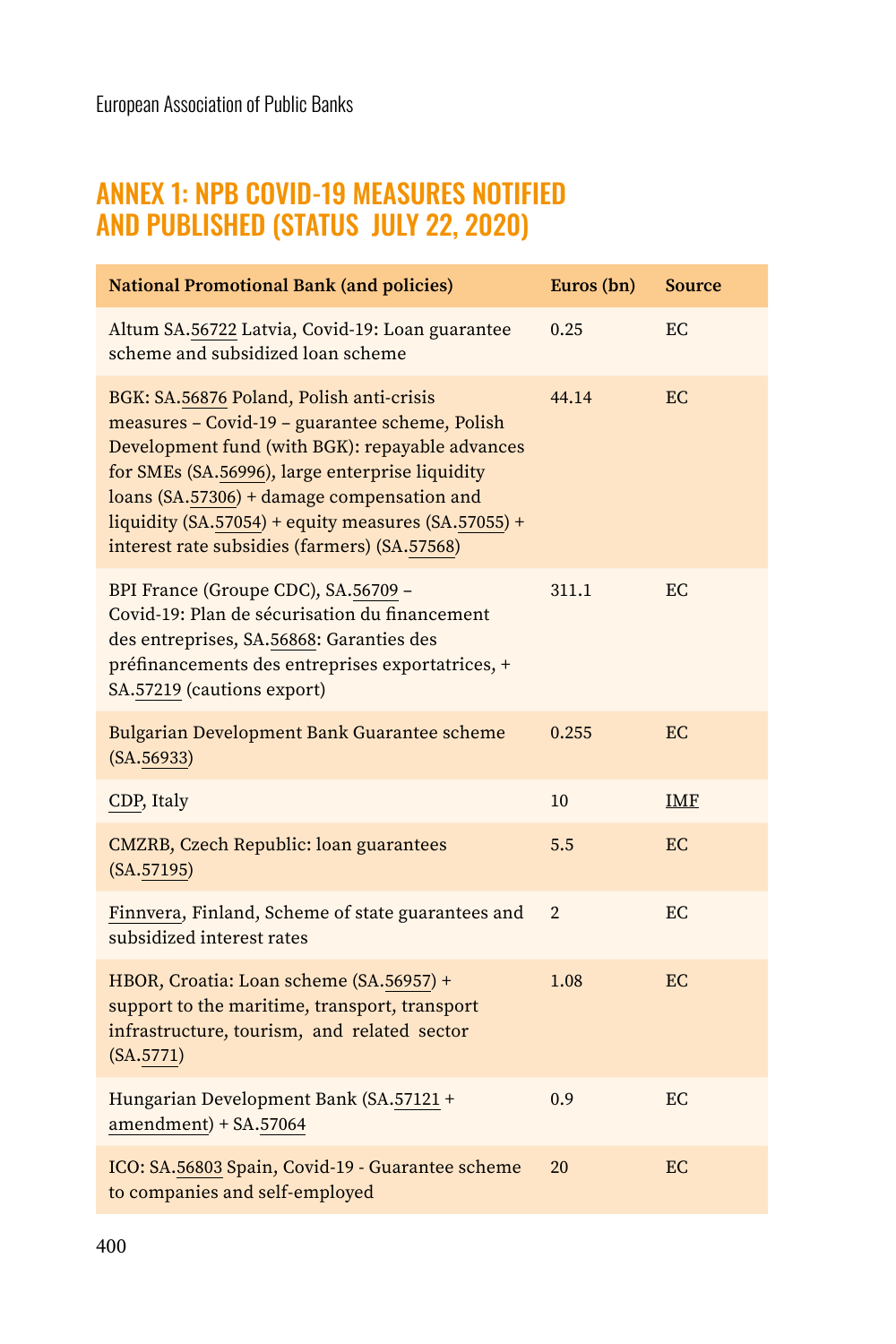| INVEGA: Lithuania/Interest subsidy scheme +<br>guarantee scheme + loans in road freight transport<br>$(SA.57066)$ + rent compensation $(SA.57135)$<br>+ guarantees and loans for tour operators,<br>accommodation and catering service provider<br>(SA.57665)                                                                                                    | 0.736    | EC.        |
|------------------------------------------------------------------------------------------------------------------------------------------------------------------------------------------------------------------------------------------------------------------------------------------------------------------------------------------------------------------|----------|------------|
| KfW and German Regional Promotional Banks:<br>SA.56863, Federal framework for subsidized<br>loans 2020, SA.56790 €45 bn, Federal Framework<br>'Small amounts of aid 2020' - Covid-19, SA.56787,<br>Covid-19: Bundesregelung Bürgschaften 2020,<br>SA.56714 - Covid-19 measures, new measures<br>approved on 11 April: 100% guarantees + R&D<br>(SA.57100, €5 bn) | 550      | IMF, press |
| Kredex: SA.56804 Estonia, Loan guarantee scheme<br>$+ SA.57028$                                                                                                                                                                                                                                                                                                  | 2.75     | EC.        |
| Malta Development Bank: SA.56843, Covid-19 Loan<br>guarantee scheme + interest rate subsidy scheme<br>(SA.57163) + loan to Mediterranean Investments<br><b>Holding (SA.57574)</b>                                                                                                                                                                                | 0.77     | EC         |
| PMV, Belgium, loan guarantee + SA.57246<br>(subordinated loans) + Credendo Bridge Guarantee<br>(export, SA.57187), SOWALFIN and Co. (Walloon<br>region guarantees, SA.57083)                                                                                                                                                                                     | 4.28     | EC.        |
| SID Bank (and others), Slovenia, SA.56999<br>$+SA.57143 + SA.57724$                                                                                                                                                                                                                                                                                              | 4.272    | EC         |
| Slovakia: EXIMBANKA (SA.57483, SA.57484,<br>SA.57485)                                                                                                                                                                                                                                                                                                            | 1.8      | EC.        |
| <b>TOTAL</b>                                                                                                                                                                                                                                                                                                                                                     | €960,855 |            |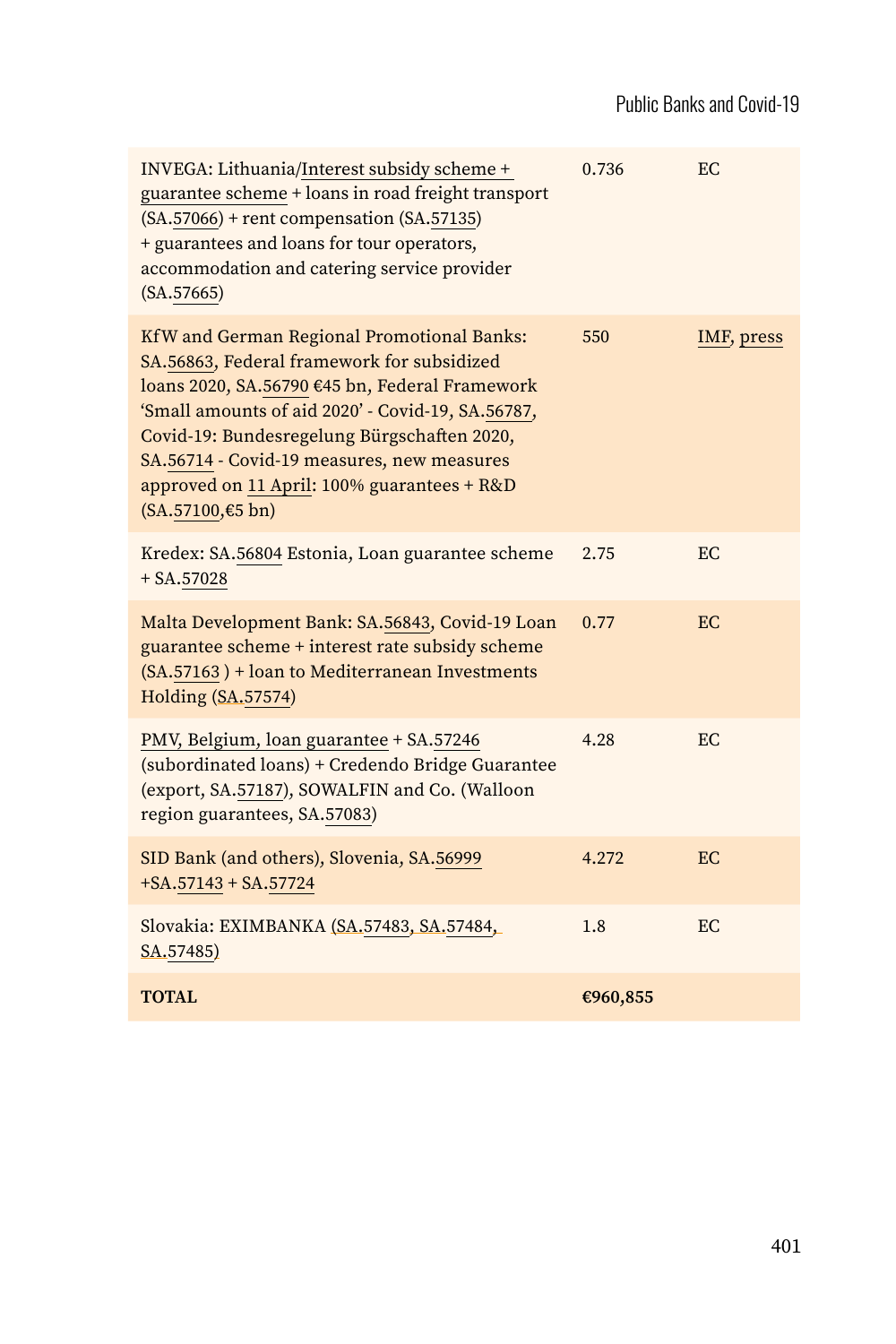## ANNEX 2: EAPB VIEWS ON NECESSARY REGULATORY ADAPTATIONS

With regard to regulatory aspects, EAPB generally welcomes the adaption of a number of regulatory and prudential rules to ensure a greater impact of private sector bank lending and public support instruments. In particular, the Capital Requirements Regulation (CRR) quick fix will lead to capital relief and help banks to provide more urgently needed loans. However, we see leeway for these rules to be supplemented by further regulatory changes that effectively curb the known crisis-intensifying effects of prudential regulation and provide administrative relief.

### **No 'punitive' contribution to the resolution fund when participating in promotional loan programmes**

When calculating the contribution to the resolution fund, participation in promotional loan programmes should not be 'penalized' with a higher bank levy.

In order to fix this, EAPB would propose to amend Delegated Regulation (EU) 2015/63 on the calculation of the EU bank levy to the effect that:

- Passing-though promotional loans to an end customer or of trustee loans has a contribution-neutral effect
- Promotional loans from promotional banks, which have been excluded from the leverage ratio exposure measure in accordance with Art. 429a CRR 2, can also be deducted from the leverage ratio when the latter is used as a risk indicator for calculating the contribution to the Single Resolution Fund

More generally, EAPB would propose a BRRD Quick-Fix in order to bring forward relief measures already decided in BRRD 2 (removal of the Combined Buffer Requirement (CBR) from MREL) similar as it has been done in the CRR quick fix.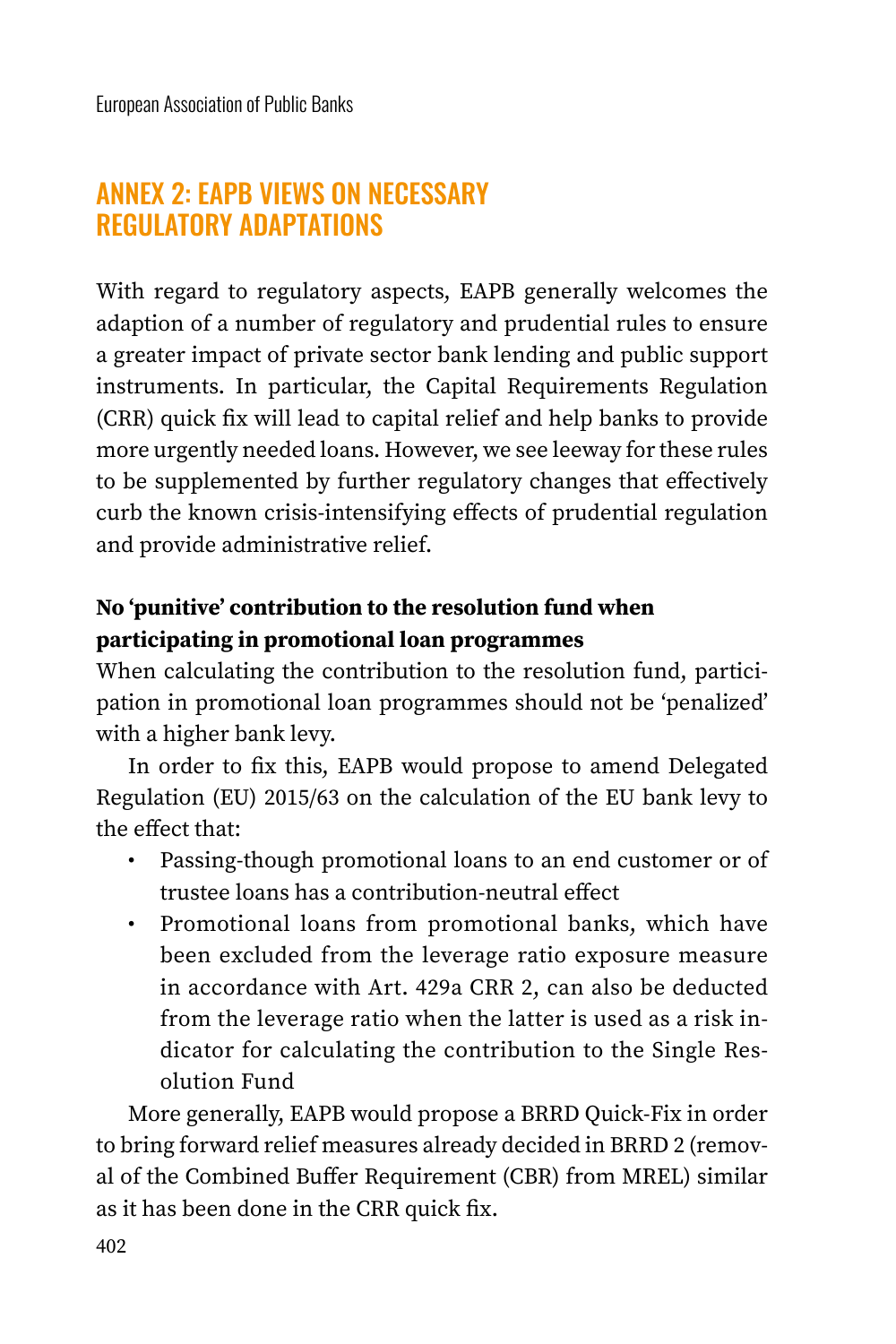### **Avoid constraints through leverage ratio disclosures**

The current leverage ratio disclosures requirements apply as a constraint to banks due to market scrutiny. We recommend bringing forward the date of application of the proportional calculation of the leverage ratio agreed under the CRR 2 (such as promotional loans by promotional banks in accordance with Art. 429a CRR 2) so that this applies not only starting in June 2021 but also in the current disclosure requirements. Such a measure would increase the effectiveness of the policy responses to the Covid-19 crisis.

#### **Avoid pro-cyclical effects in banking regulation**

Risk-sensitive capital requirements have pro-cyclical effects. This correlation has been known for a long time, but has so far only been tackled in banking regulation with regard to an advantageous economic development. For example, the countercyclical capital buffer ensures that banks build up additional capital buffers in times of good economic development associated with high credit growth in order to be prepared for a downturn. However, risk-sensitive capital requirements also have the effect of compounding the cycle in bad times especially when capital buffers are not sufficiently above minimum capital requirements and raising new capital is difficult. This risk is particularly acute in the event of unexpected macroeconomic shocks that lead to a significant decline in overall economic production or demand within a short period or that affect both supply and demand, as during the Covid-19 crisis. It is foreseeable that this crisis will – in spite of extensive government countermeasures and supervisory flexibility – lead to rating downgrades and loan defaults even for companies that would have been considered economically sound under normal circumstances. This entails the risk of a corresponding increase in capital requirements and thus a reduction in the banks' lending possibilities, which in turn could further intensify the economic downturn and make it more difficult to grant urgently needed new loans during the economic recovery phase. A staged series of measures is proposed below, which, depending on the course of the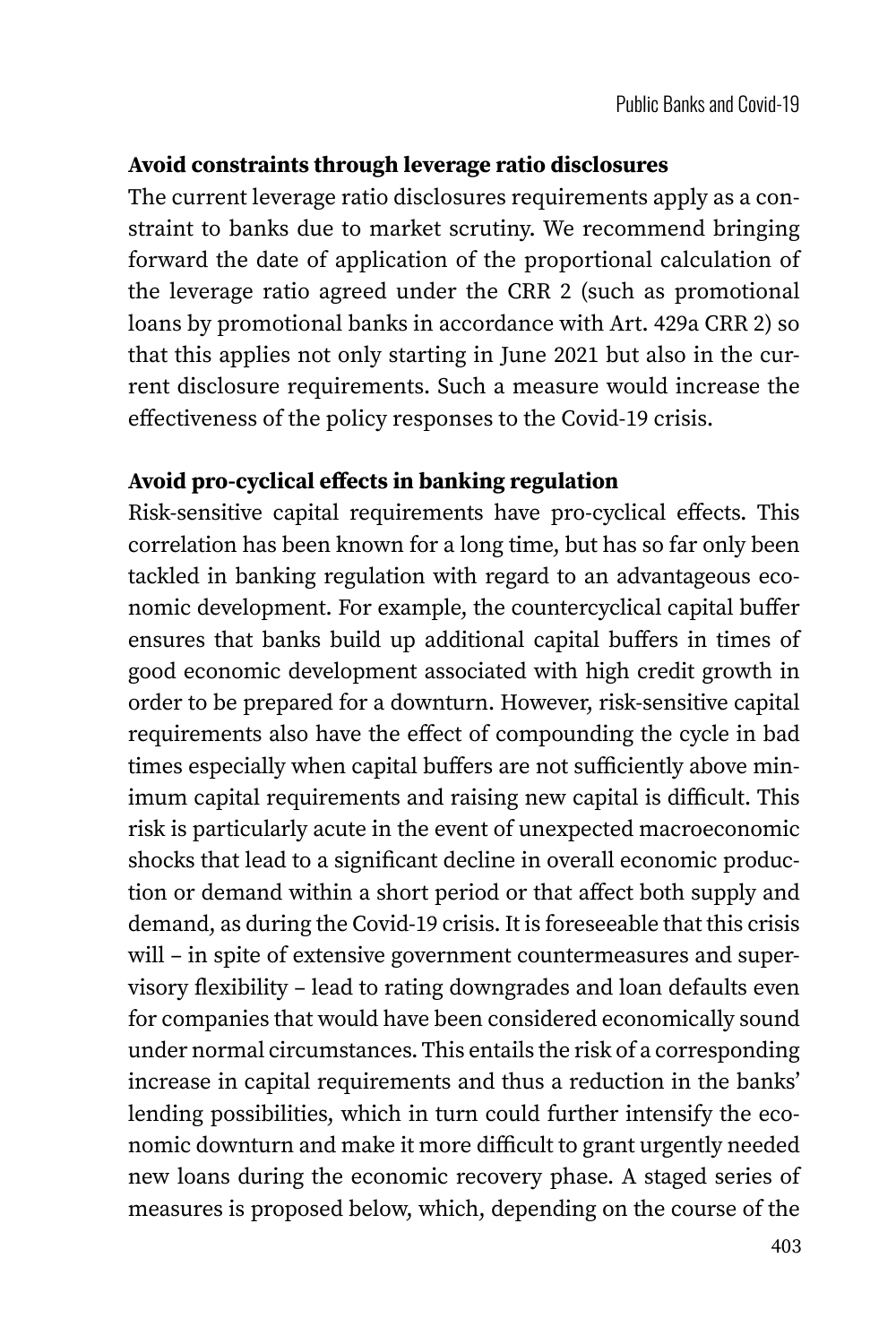crisis, could be taken to address this problem.

As the European Banking Authority (EBA) has rightly noted, European banks are entering this crisis with sound capital ratios. It is of the utmost importance that this capitalisation is not reduced unnecessarily during the crisis. This is already in the banks' own interest. It is therefore important for us to stress that we do not argue in favour of reducing banks' capital in absolute terms during the crisis, but to introduce counter-cyclical measures that would offset a sharp undesirable increase in capital requirements due to their risk sensitivity, which would increase the scale of the crisis and hinder the subsequent economic recovery.

The EAPB believes that we need to create new powers for the Commission or competent authorities to be prepared for a possible intensification of the crisis. Whether these powers will ultimately be used is open at this stage. However, we think that they should be available in case of urgency.

#### **Empowerments for the Commission to adopt counter-cyclical measures (Art. 459 CRR)**

Member States may impose additional Common Equity Tier 1 capital requirements on institutions in economic upturns with strong credit growth for loans extended in the country concerned in the form of a countercyclical capital buffer of up to 2.5% of RWA. This is intended to provide the banks with provisions in the event of an economic downturn. In the course of the relief granted in the Covid-19 crisis, numerous national supervisory authorities have reduced the respective countercyclical capital buffer. This is to be welcomed.

However, it should also be possible to temporarily reduce prudential requirements in times of significant macroeconomic shocks. The EAPB would propose to entrust the Commission with a role in making temporary adjustments to the framework in exceptional situations that mirrors the mandate for a delegated act, laid down in Article 459 of the CRR.

Article 459 empowers the Commission to impose stricter re-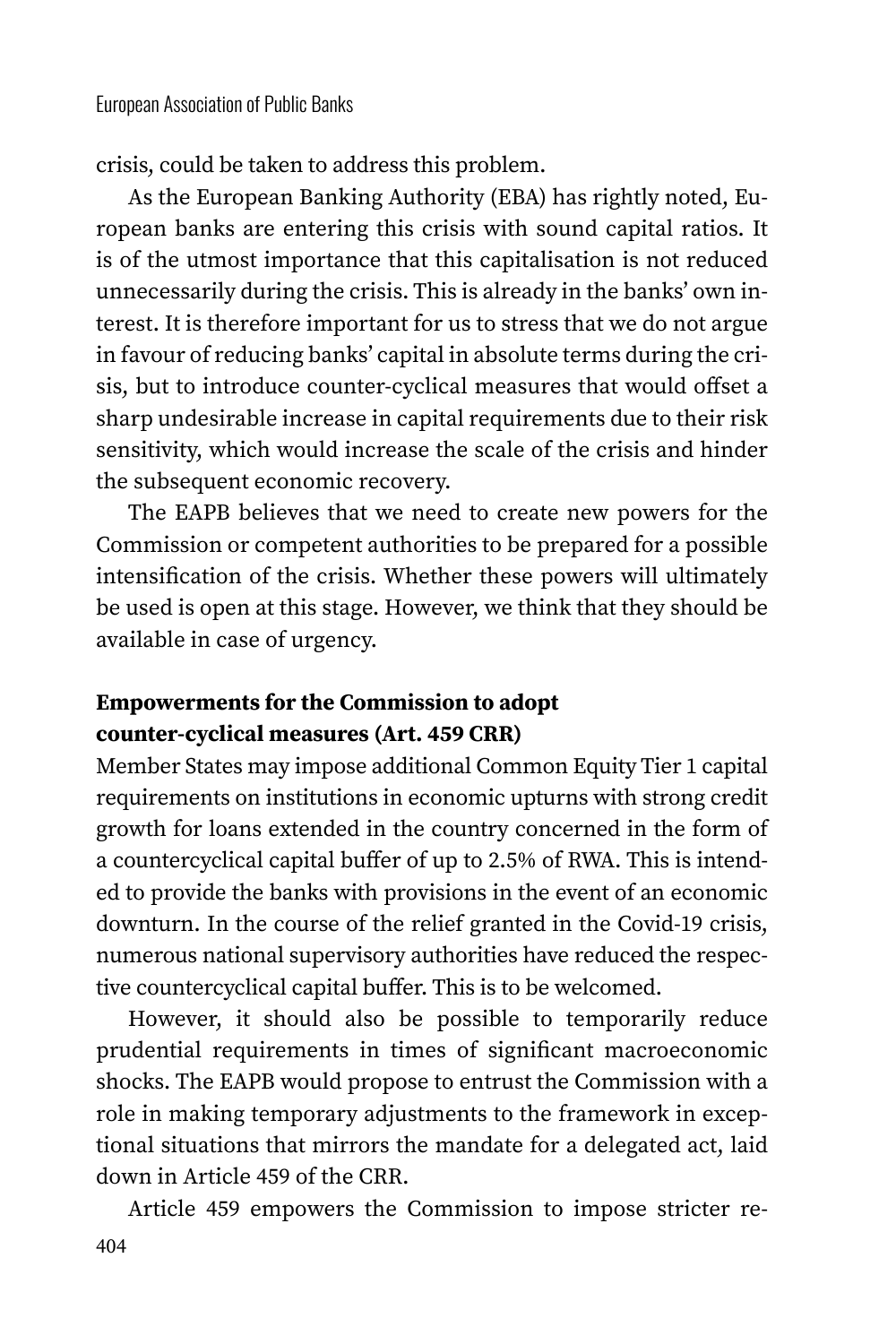quirements than those in the CRR in clearly specified areas and for a period of one year. The exercise of this empowerment is backed by stricter accountability rules requiring the Commission to submit regular reports to the European Parliament and Council.

The EAPB would propose to extend this empowerment in a well-framed manner in order to allow the Commission to adopt exceptional well-targeted relief measures. This would help to address emergencies such as a potential credit crunch due to a sharp increase in capital requirements or a significant macroeconomic shock triggered by a second infection wave. These exceptional relief measures should at the least include the prudential requirements explicitly mentioned in Article 459.

Furthermore, the impact of credit defaults and deteriorated ratings on capital requirements could be mitigated in exceptional emergency situations and under the discretion of competent authorities or the Commission.

In the internal ratings-based approach (IRBA), rating downgrades and defaults lead to an increase in capital requirements, primarily via three channels:

- 1. Rating downgrades and the associated increase in the probability of default (PD) via the risk weight functions for exposures to sovereigns, banks and corporates (Art. 153 CRR), and retail customers (Art. 155 CCR) affect the amount of capital to be held. However, this effect decreases as the PD increases, ultimately becoming negative.
- 2. This is because institutions using the IRBA must form a separate, increasing provision for expected losses. Within the scope of the value adjustment comparison (Art. 159 CRR), banks must compare the expected losses with the value adjustments made and deduct any shortfalls from equity. In this way, an increase in PD or a default (leading to the highest possible PD of 100%) leads to a consumption of regulatory capital, either through the creation of additional value adjustments or the deduction of capital.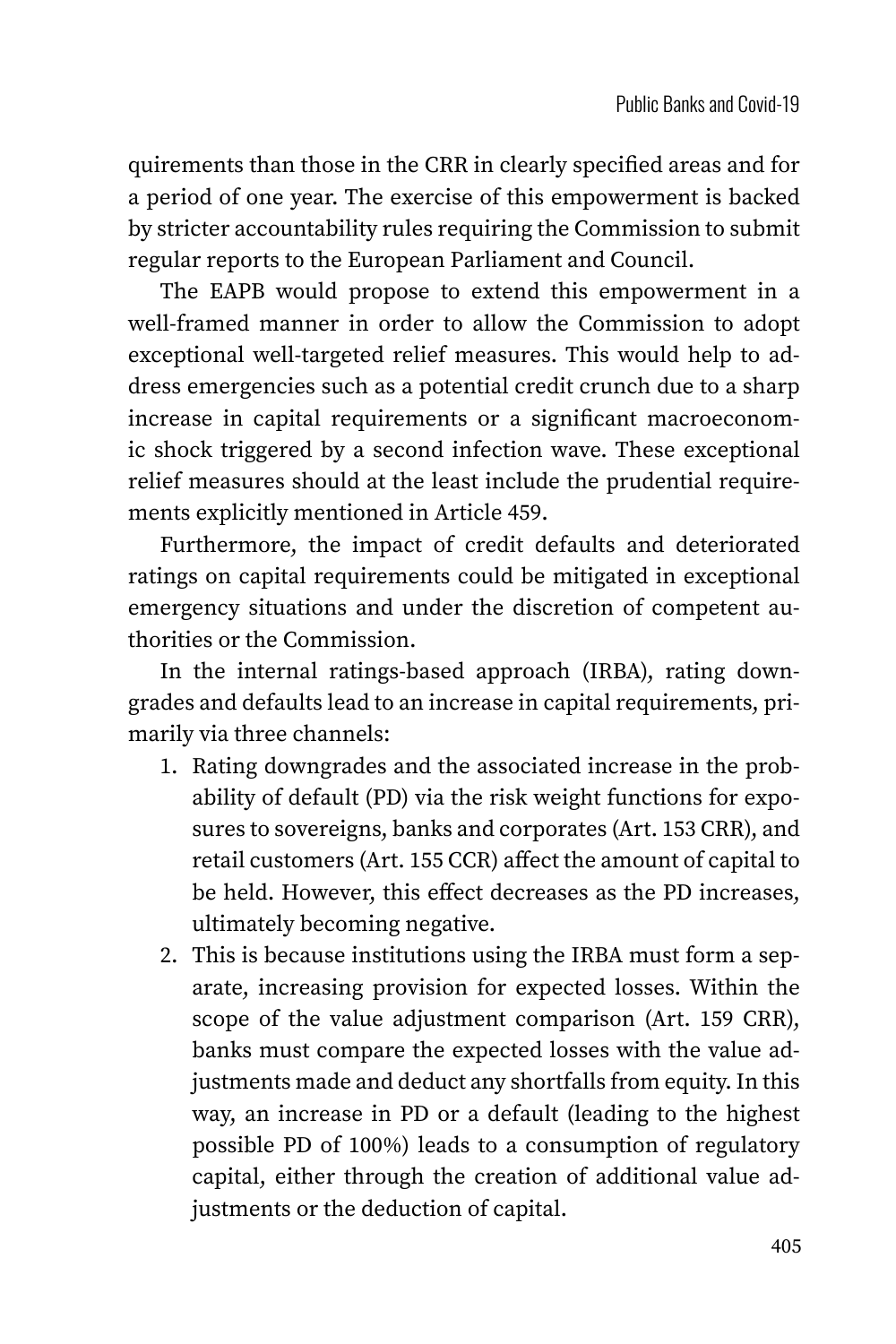3. Finally, yet importantly, defaults also have an impact on the capital position of institutions via the provisions on the minimum coverage of non-performing exposures (so-called 'NPL backstop' (Art. 47a CRR). Accordingly, defaulted loans must be regarded as 'non-performing' in accordance with Art. 47a para. 3 part a CRR. For such loans, the banks may, over time, then have to set up additional risk provisions, depending on the collateralisation.

Therefore, the EAPB would propose the following measures:

- 1. Banks could be allowed to adjust their PD estimates to partially or fully offset the impact of a non-cyclical economic shock that negatively affects the risk factors of the PD estimate for a short period of time (no longer than two years). Such an adjustment of PD estimates should be permitted where the risk quantification would otherwise be inaccurate and disproportionately conservative: for example, because the crisis is likely to be followed by a strong economic recovery.
- 2. In this sense, it could also be considered to modify the requirements in Art. 185 part E of the CRR for a certain period. According to this provision, banks must increase their PD estimates if the actual default rates differ so significantly from the estimated PD that the validity of the estimates is called into question. Institutions may be allowed to choose not to adjust PD estimates in the short term, but to base them on long-term experience and expectations.
- 3. Finally, yet importantly, a countercyclical factor could also be included in the risk weighting function, which slows down the increase in capital requirements as PD increases in certain economic situations.

Consideration could be given to repealing the NPL backstop requirements in a severe non-cyclical crisis, or at least to extending the period within which provisions must be built up.

If, in view of the course of the crisis, the above-mentioned measures do not appear to be sufficient, the Commission should have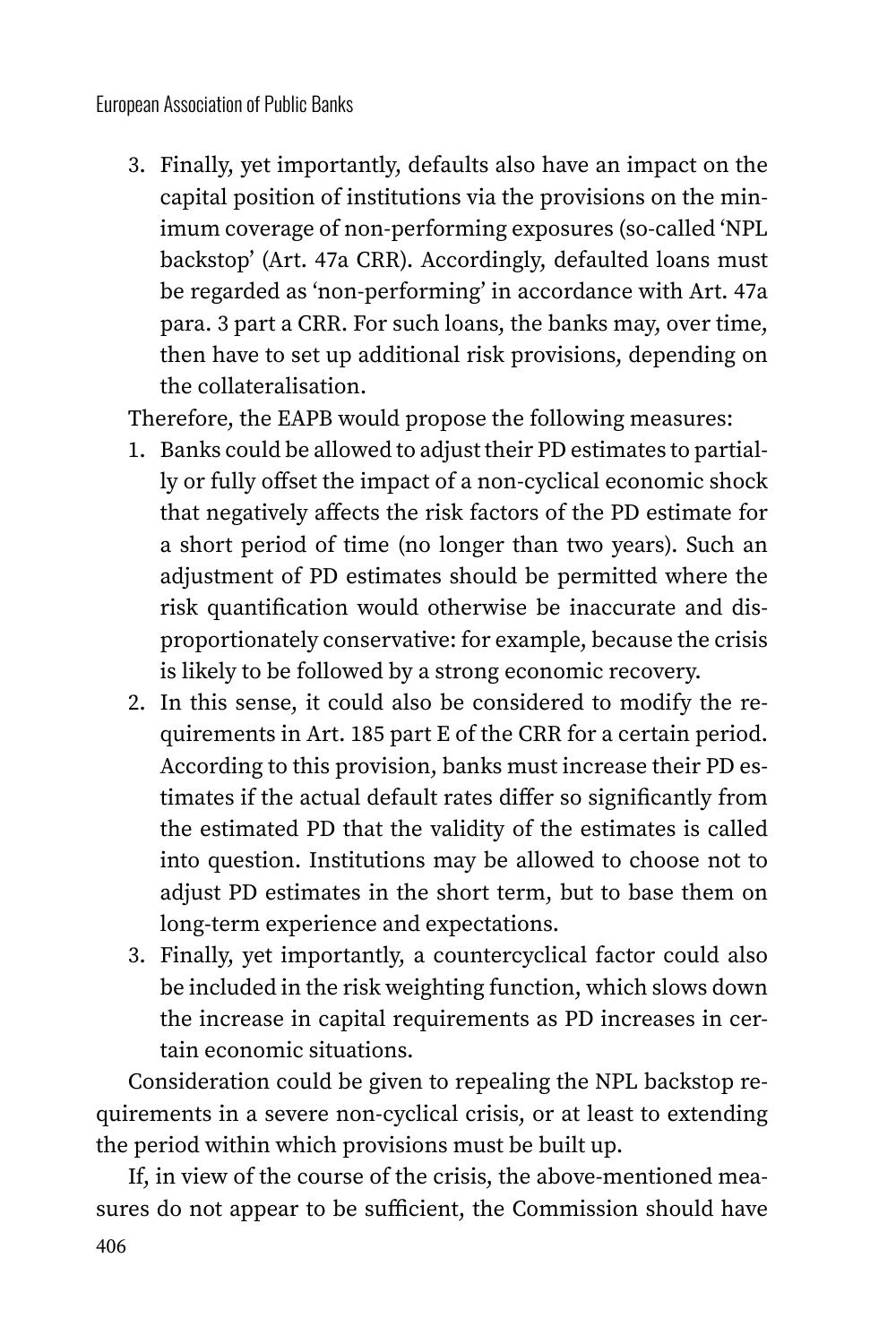the discretion to suspend temporarily (e.g. three months):

- The requirement of a timely review of ratings upon the disclosure of material information about the borrower (Art. 173 para. b of CRR).
- And the default criteria:
	- "putting the credit obligation on non-accrued status" (Art. 178 para. 3 part a of CRR).
	- "recognition of a significant specific credit adjustment" (Art. 178 para. 3 part b of CRR).
	- and "distressed restructuring" (Art. 178 para. 3 para. 3 part b of CRR).

Alternatively, similar powers could be entrusted to competent authorities under the condition that they are applied in a uniform manner within the EU.

#### **Postpone first-time application of the CRR II**

In order to relieve the burden on institutions, the remaining first dates of application of the CRR II should also be postponed to a point in time when the economic recovery is already clearly noticeable among companies, private households and banks. In our opinion, the postponement should not only cover those new regulatory requirements that come into force on 28 June 2021, but should also apply to the new reporting requirements for market risk regulations (FRTB), which are to be applied for the first time from the reporting deadline of 31 December 2020.

The implementation of the CRR II will not only lead to considerable administrative burdens in the institutions, but also to considerable future capital burdens. This would have to be taken into account in the capital planning already at this point in time and could thus prevent the banks from providing loans during the crisis.

### **No negative impact of legacy instruments on the recognition of existing own funds instruments and eligible liabilities**

In view of the discussions initiated by EBA on "legacy capital in-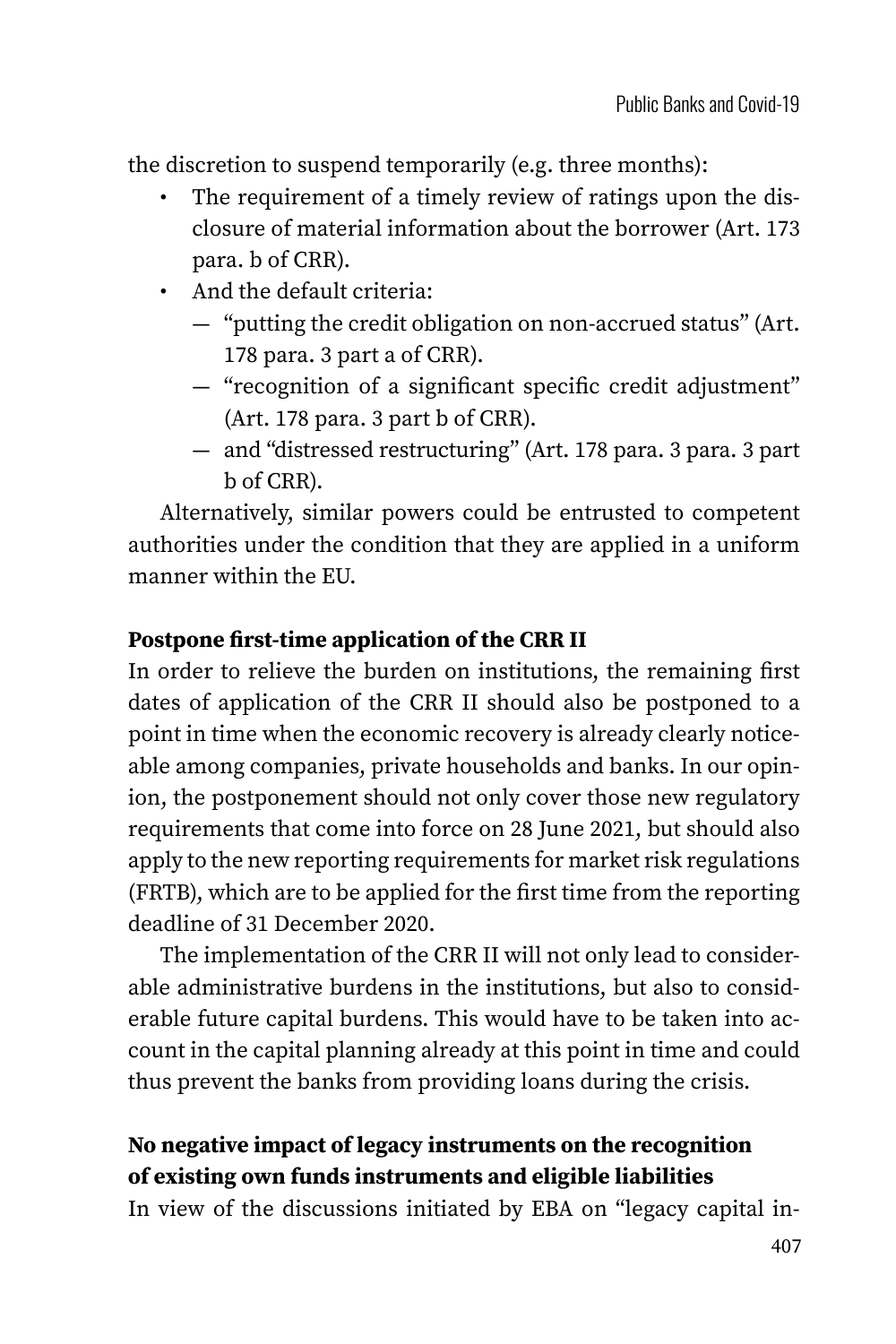struments", there is an urgent need for legislative clarification in the CRR (Articles 28, 52, 63 and 72b CRR). Legacy instruments held by the institutions should remain harmless to the recognition of existing own funds instruments and eligible liabilities after the end of the transitional provisions of Articles 484 ff. CRR. Legacy instruments contribute to loss coverage in times of crisis. Institutions are often unable to call or redeem them and it would further reduce their capital base. If existing own funds instruments are no longer recognized because the institution continues to hold legacy instruments, the banks' scope for lending would be further reduced.

### **Recovery package**

Targeted adjustments of MiFID/MiFIR and the Prospectus Regulation can help to stimulate the capital market in the EU and generate additional funding for crisis management. In this respect, we support the planned proposals of the European Commission and the High-Level Forum on capital markets union.

### **Provisioning schedule for government-guaranteed NPEs**

EAPB welcomes the new treatment for government-guaranteed NPEs that removes the build-up phase for the first seven years under the CRR quick fix. However, the new prudential treatment has not removed our key concern, being that provisioning has to take place even if the guarantor is acting to its commitment, and payments are received according to schedule.

First, the guarantee cannot be called upon as long as the borrower is paying according to schedule. Nevertheless, such a loan might classify as an NPE, for instance, due to a pulling effect or when it is assumed unlikely that the borrower will repay. Hence, there can be a mismatch between when the guarantor has to act on its commitment and when a loan classifies as an NPE. As such, the provisioning schedule is applicable for exposures that are expected to be covered by the guarantor.

Second, a guarantor can either indemnify a lender by direct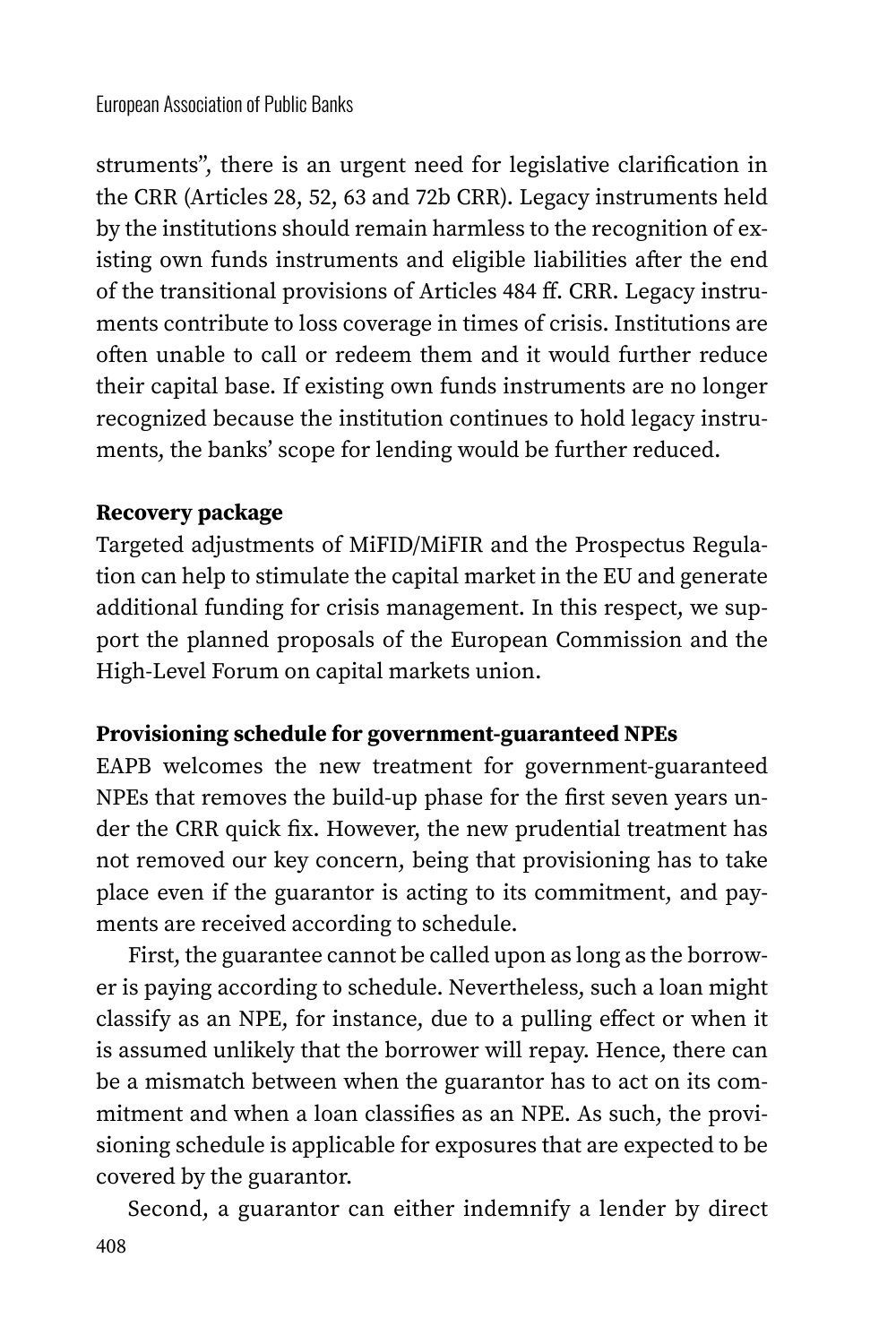payment of the covered amount (lump sum) or indemnify the lender according to the original repayment schedule of the loan. The latter being a common occurrence among EAPB members. While in such an event, payments are received according to schedule, technically according to art. 47a of the CRR the exposure should be classified as NPE as the classification relates to the borrower and not to the guarantor.

Given the long-term nature of the loans, the repayment schedule will exceed the provisioning schedule and hence provisioning will be required though payments according to the schedule are received and are expected to be received from the guarantor who is acting to its commitments.

As such, the need for a provision exists even if the cover is an unfunded credit protection and the issuer of the cover continues to perform its commitments.

EAPB would recommend to exempt the covered part of a non-performing exposure from prudential provisioning as long as the borrower is paying on time or the cover is valid unfunded credit protection granted by the guarantor who is performing as scheduled.

#### **Restrictions on dividends for public stakeholders**

EAPB would like to draw your attention to the special situation of certain promotional banks/funding agencies when it comes to the restriction of distributions during the Covid-19 pandemic and especially the recent ESRB advice to extend the dividend suspension period until the end of 2020.

We feel that the rationale for the recommendation to not pay out dividends over 2019 does not hold for those promotional banks/ funding agencies that pay dividends to their public stakeholders. Promotional banks/funding agencies are generally well-capitalized banks and – where paid out – dividends are generally paid out of profits (and not reserves). Hence, in these cases the distribution of dividend does not deplete available capital, nor does the dividend payment stem from a relaxation in prudential requirements.